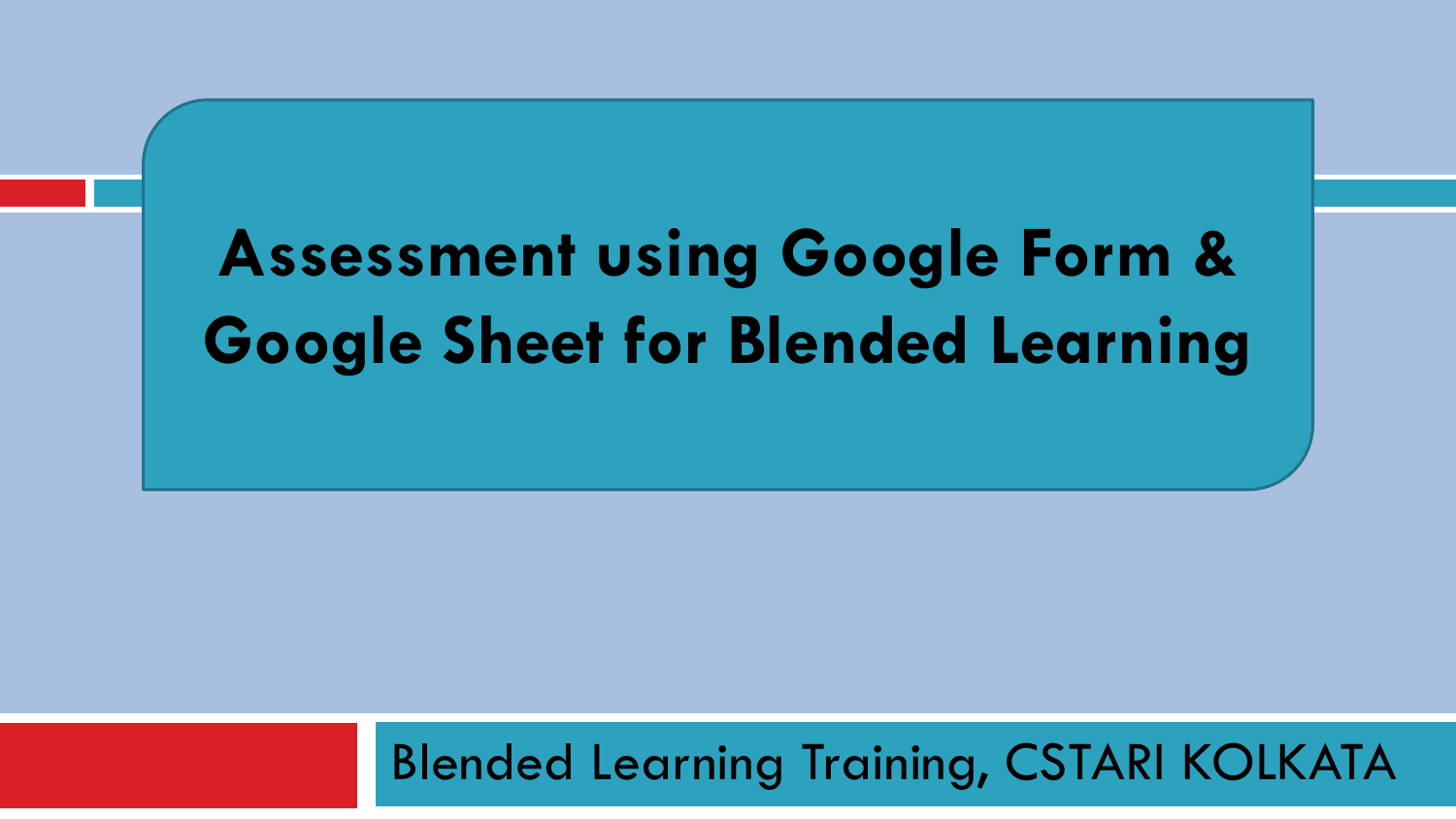# Analysis of Assessment

**Assessment** - It is the process of collecting information or evidence of a learner's learning progress and achievement over a period of time in order to improve teaching and learning.

#### There are two types of assessment –

- **1. Formative Assessment :** Instructors use it to check on the progress of their students, to see how far they have mastered what they should have learnt, and then use this information to modify their future teaching plans.
- **2. Summative Assessment :** It is used at the end of the term, semester, or year in order to measure what has been achieved both by groups and by individuals.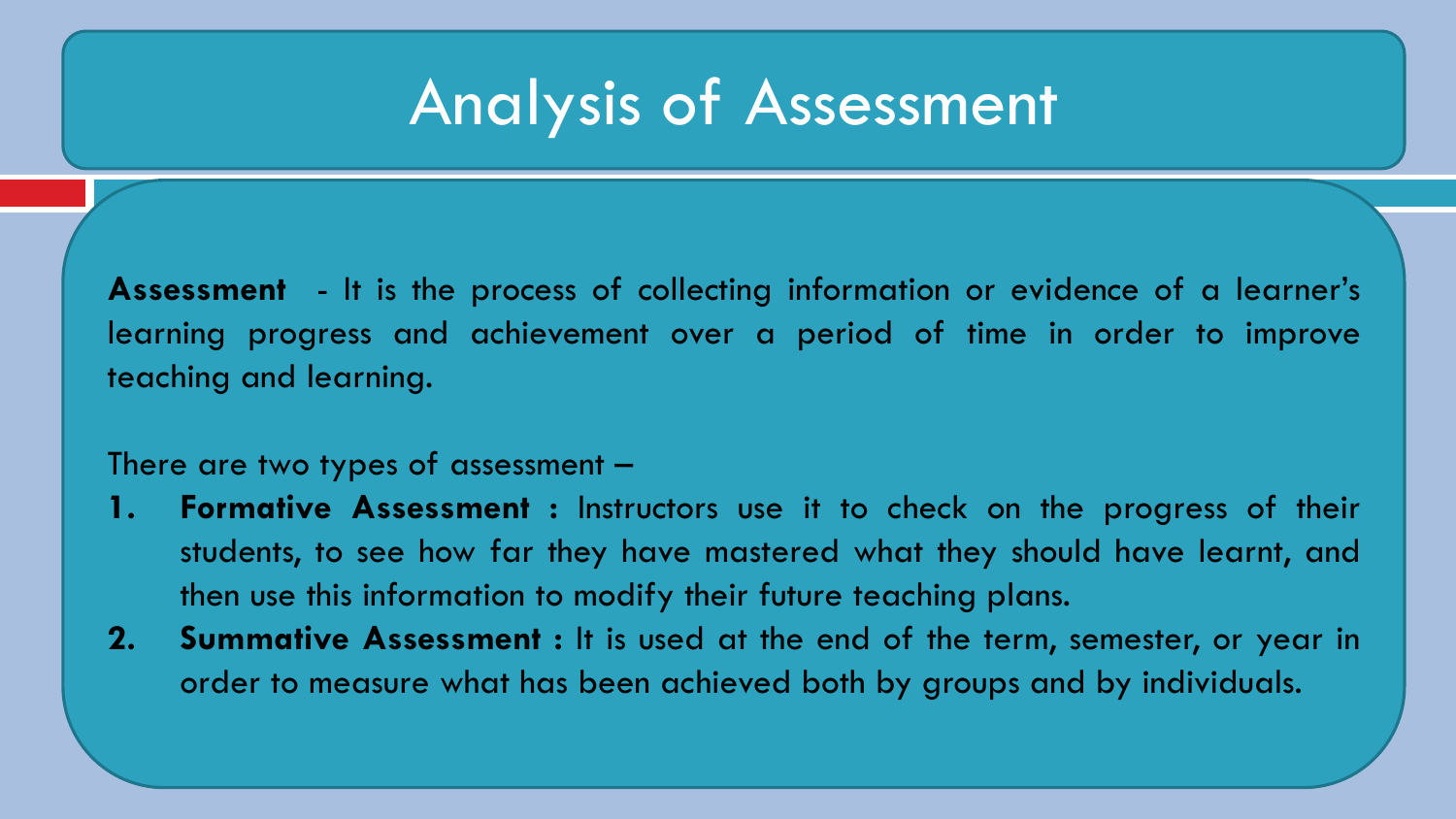# Classification of Assessment

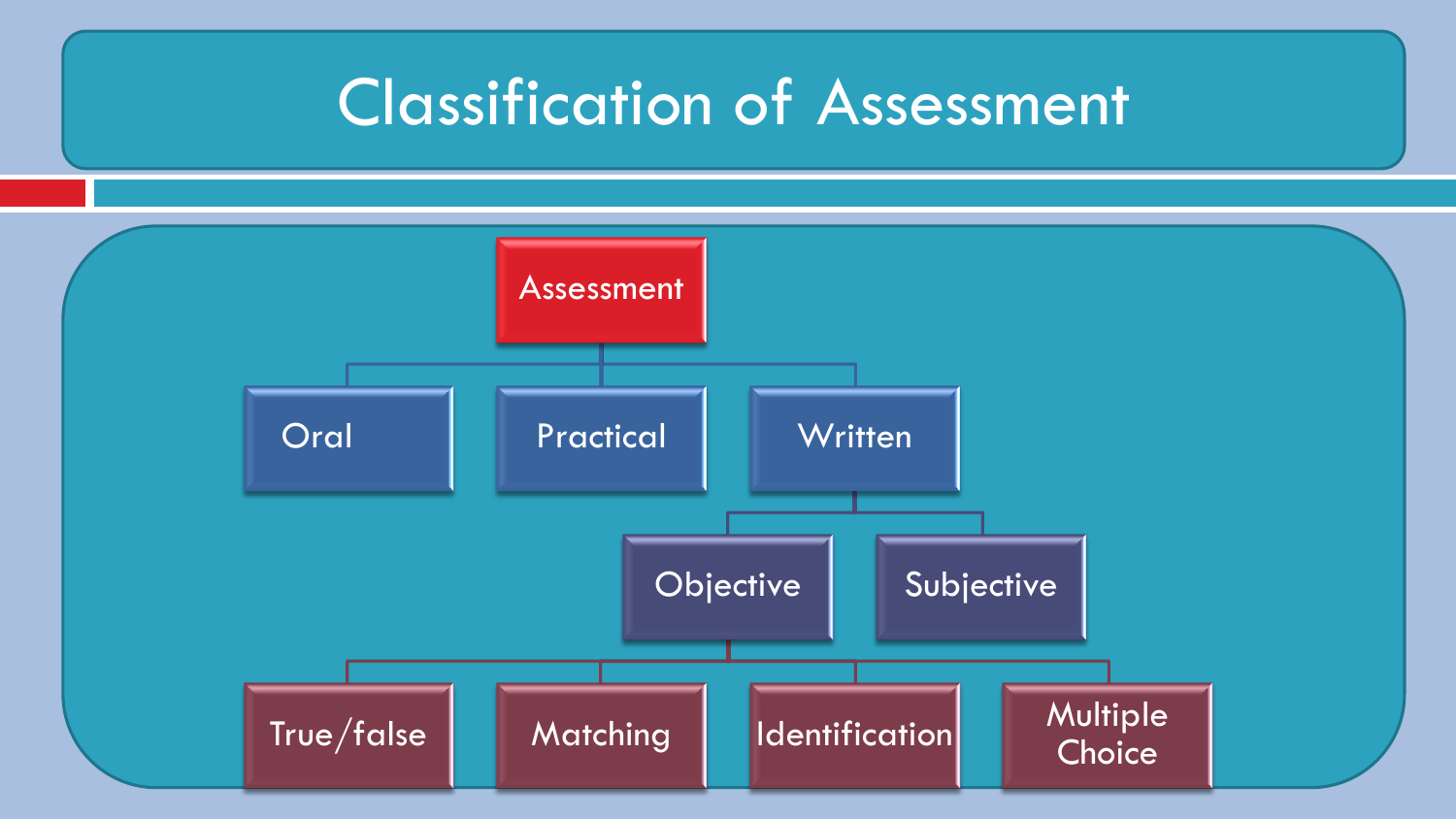#### Google Form for Assessment

- 1. Open a Google account.
- 2. Login and goto Drive.
- 3. New-> Google Form
- 4. Create Quiz for assessment.
- 5. Open google sheet for results.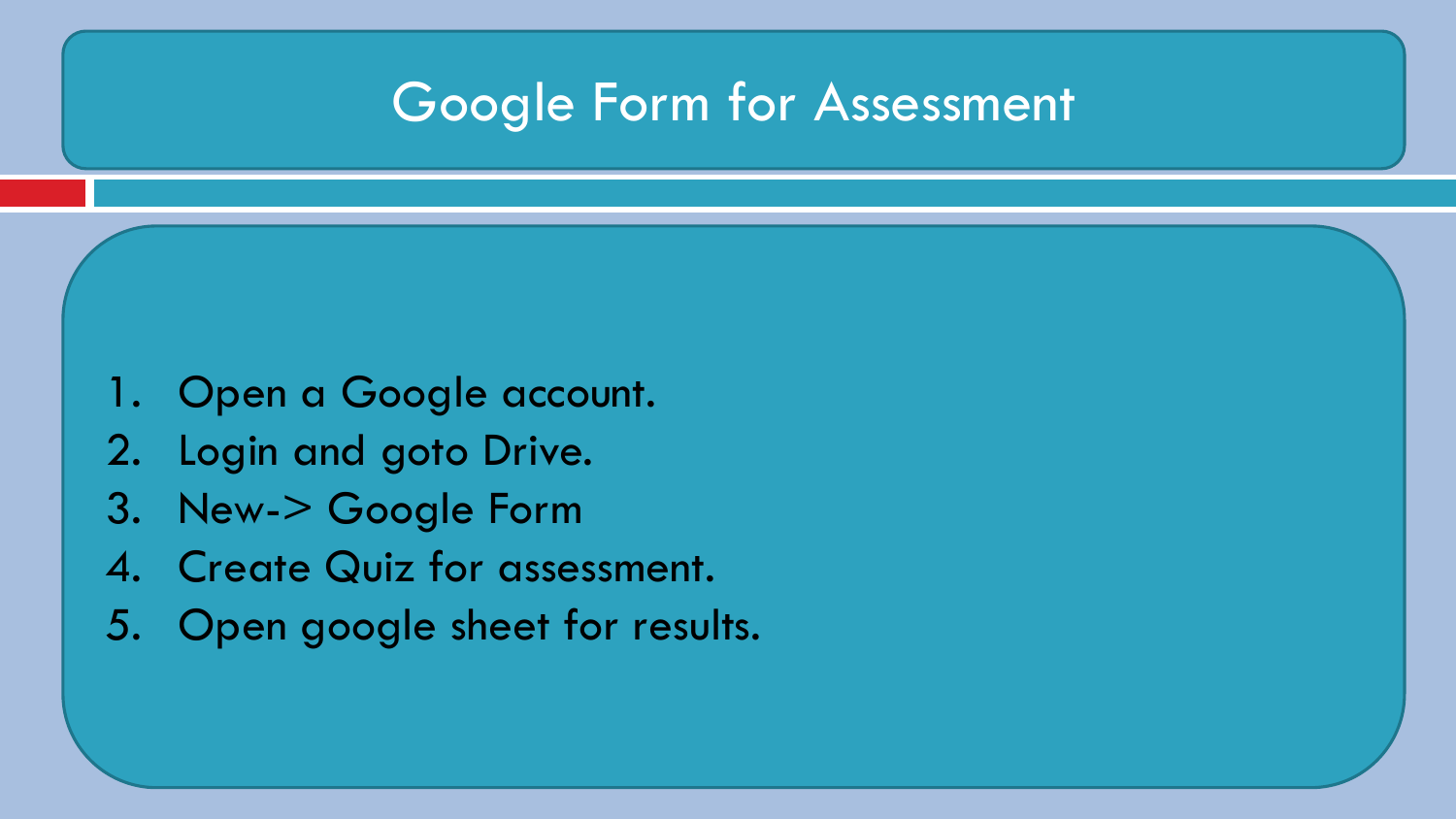1. Is there any expiry of google form? NO but we can always stop accepting forms whenever we require from "Response" tab. 2. How much data can be collected by a google form? 5 million lines of data can be saved in a google sheet. 3. Maximum how many options can be given in a MCQ in Google Form? 1000

4. Can we set password in a google form?

Yes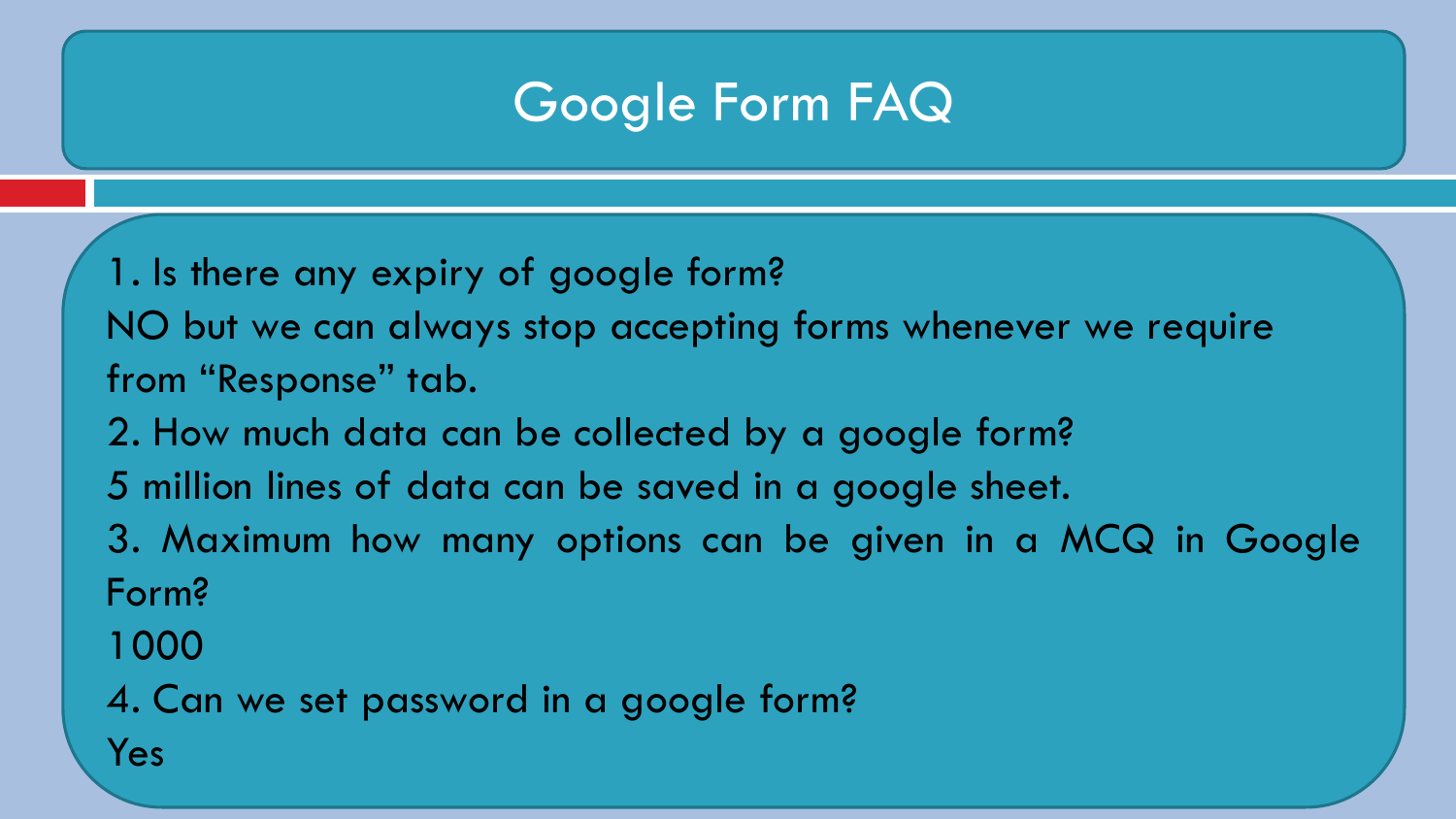5. How to insert mathematical symbols in google form? Insert as images.

6. Can we insert image based questions in online quiz? Yes.

7. We can generates E-certificate on google forms if yes how? Yes, we can generate using add-ons options, one add-on is : Certify'em. But there is a limit to100 per day to regular Gmail users and 1500 to G-suite users. **Incognito mode for using Add on**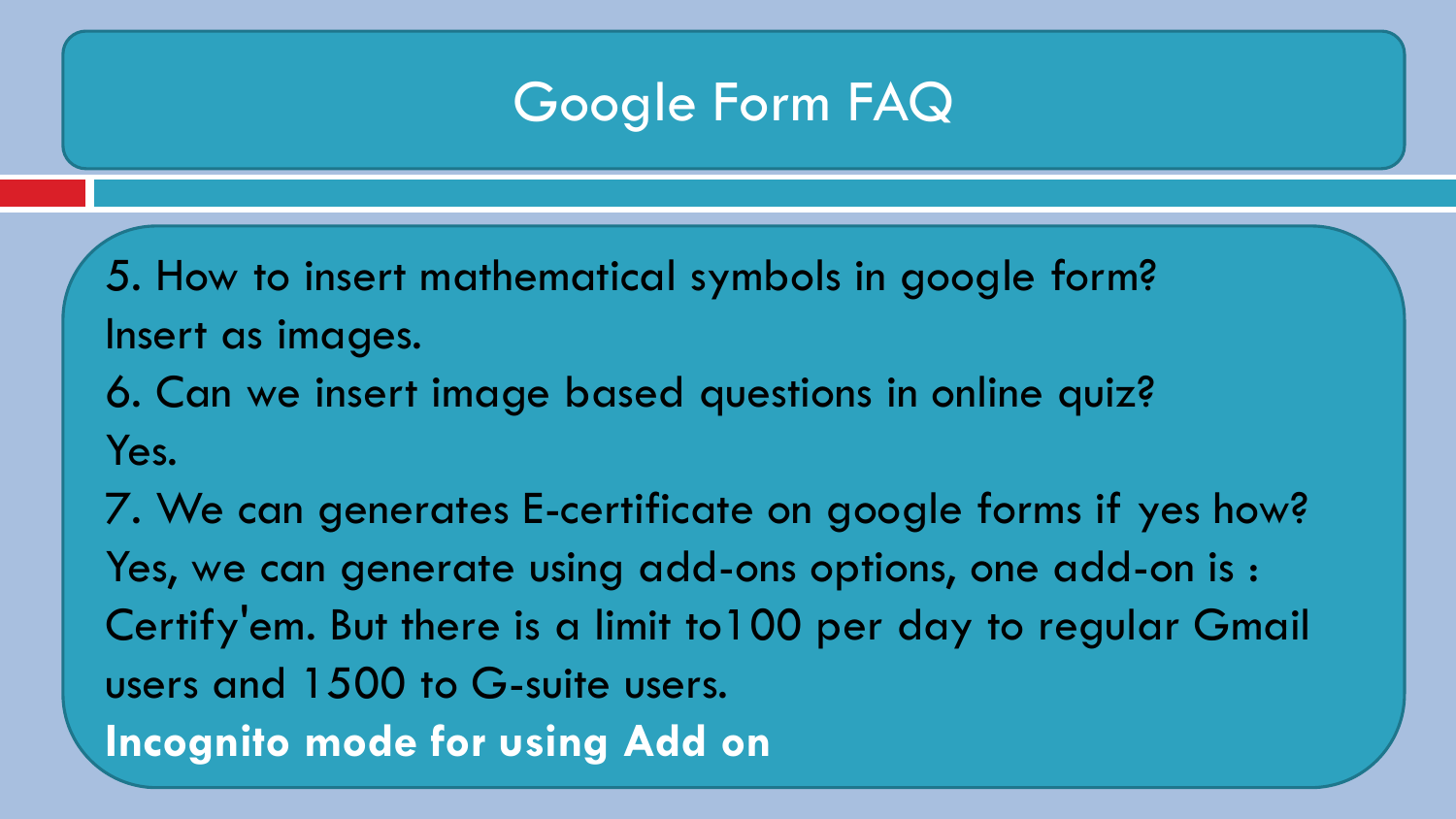#### **CERTIFY'EM**

 $[{\sf X}]$ **IMPORTANT!!** A change is coming to Certify'em that will affect your certificates! Learn more.

| Status:   | Certification is ON<br>Link to exam Turn OFF    |
|-----------|-------------------------------------------------|
| Records:  | <b>Certificate Records</b>                      |
| Passing:  | 60%                                             |
| Template: | Golden<br>Preview All<br><b>Email Me Sample</b> |
| Quota:    | 99 emails remaining<br>Ø                        |

Go to Settings to activate Windows:

مستمر المستملك مقميا المناشدهم

This certificate declares that

## **BUDHADITYA BISWAS**

has completed

**Theory Test** 

on 9/18/2020, with a passing score of 71%

Certificate ID BOIGNO-CE000002

Snapshot of a certificate generated from certifyem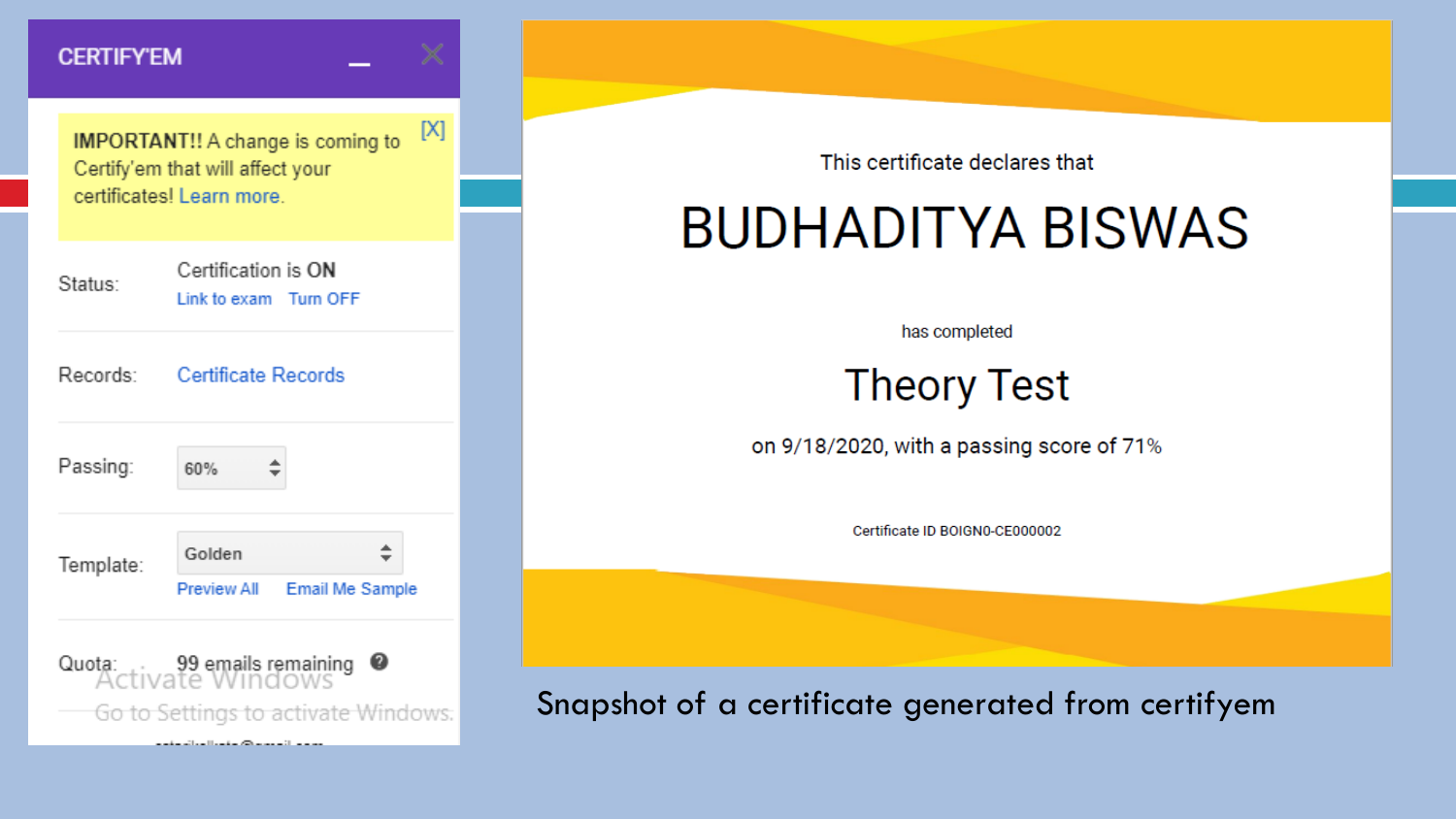8. How to insert timer for an online assessment in google form? Yes. Use addon Quilgo (formerly timify.me)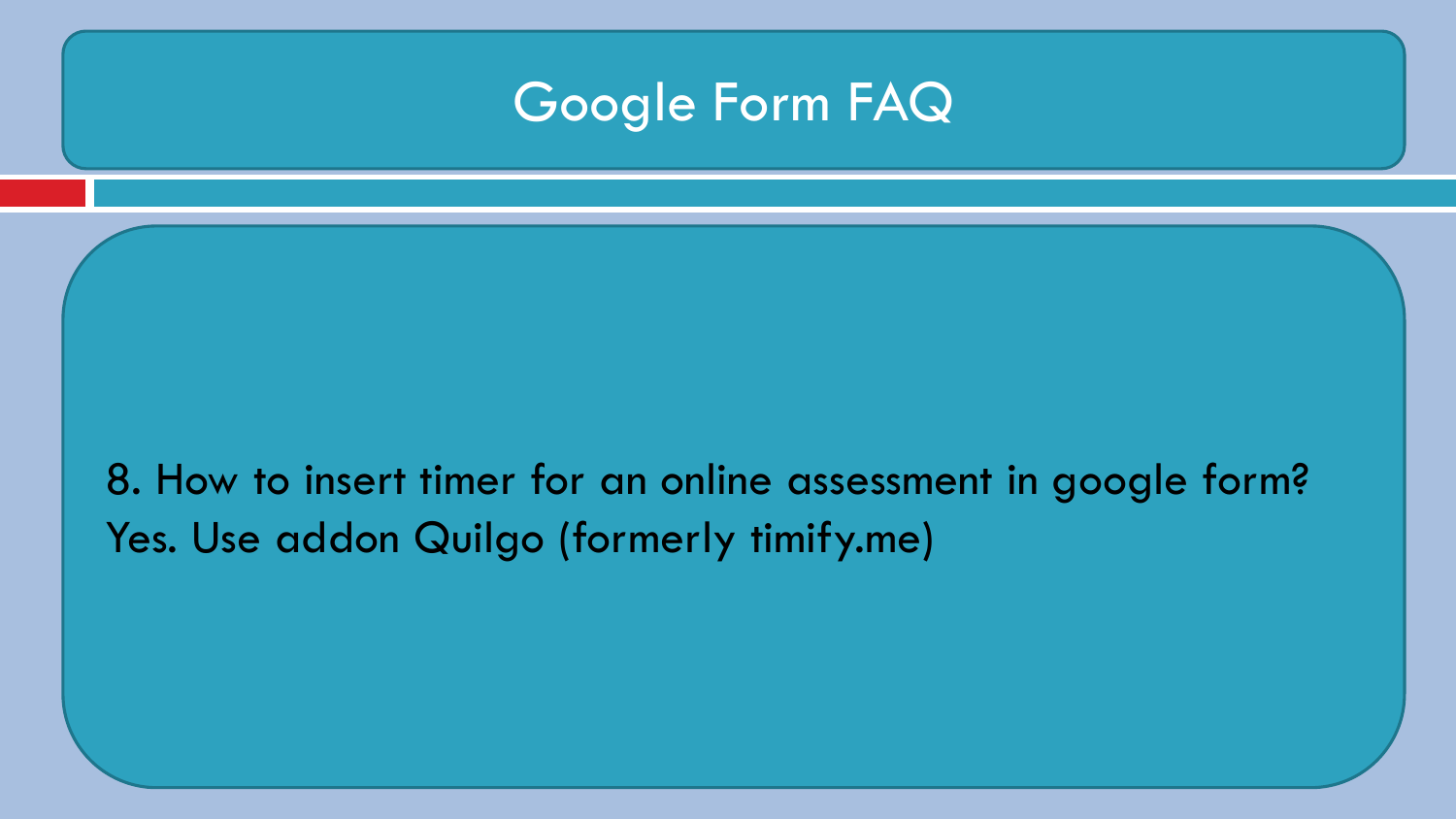

#### Quilgo Setup for timer in google form

#### **Google Form: Theory Test**

Add respondents \*

budhaditya.biswas@gmail.com  $\vert \mathbf{x} \vert \vert$ Type or paste names or/and emails

Ex: "Sarah Miller <sarah@example.com>" (recommended), "jenny@example.com", "John Smith" etc. Tip: Hit Enter, Tab or Comma to separate or simply paste an existing list of respondents.

Timer duration<sup>\*</sup> 1 minutes

Auto-close form when time over

Hide timer 
<sup>0</sup> This feature is available in our **Premium Plans** 

Enable Camera Tracking Beta 
<sup>Beta</sup> O This feature is available in our **Premium Plans** 

Allow to view quiz score and results after submission (available if the Google Form is a quiz)

**Create**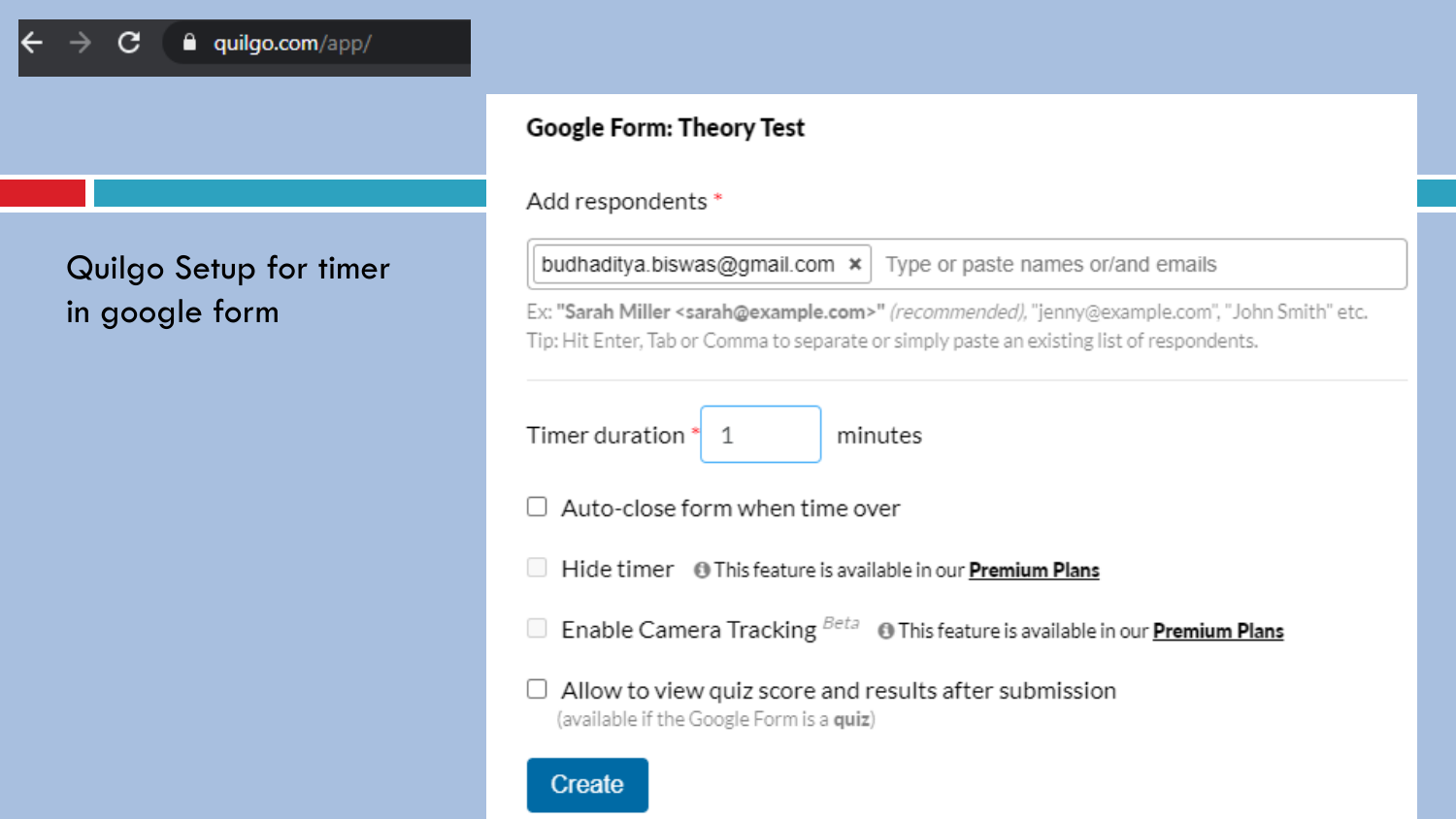# Theory Test

for budhaditya.biswas@gmail.com

#### $Q_1$  min

The form you have attempted to open has time limitation. Click the button below when you are ready.

Open the form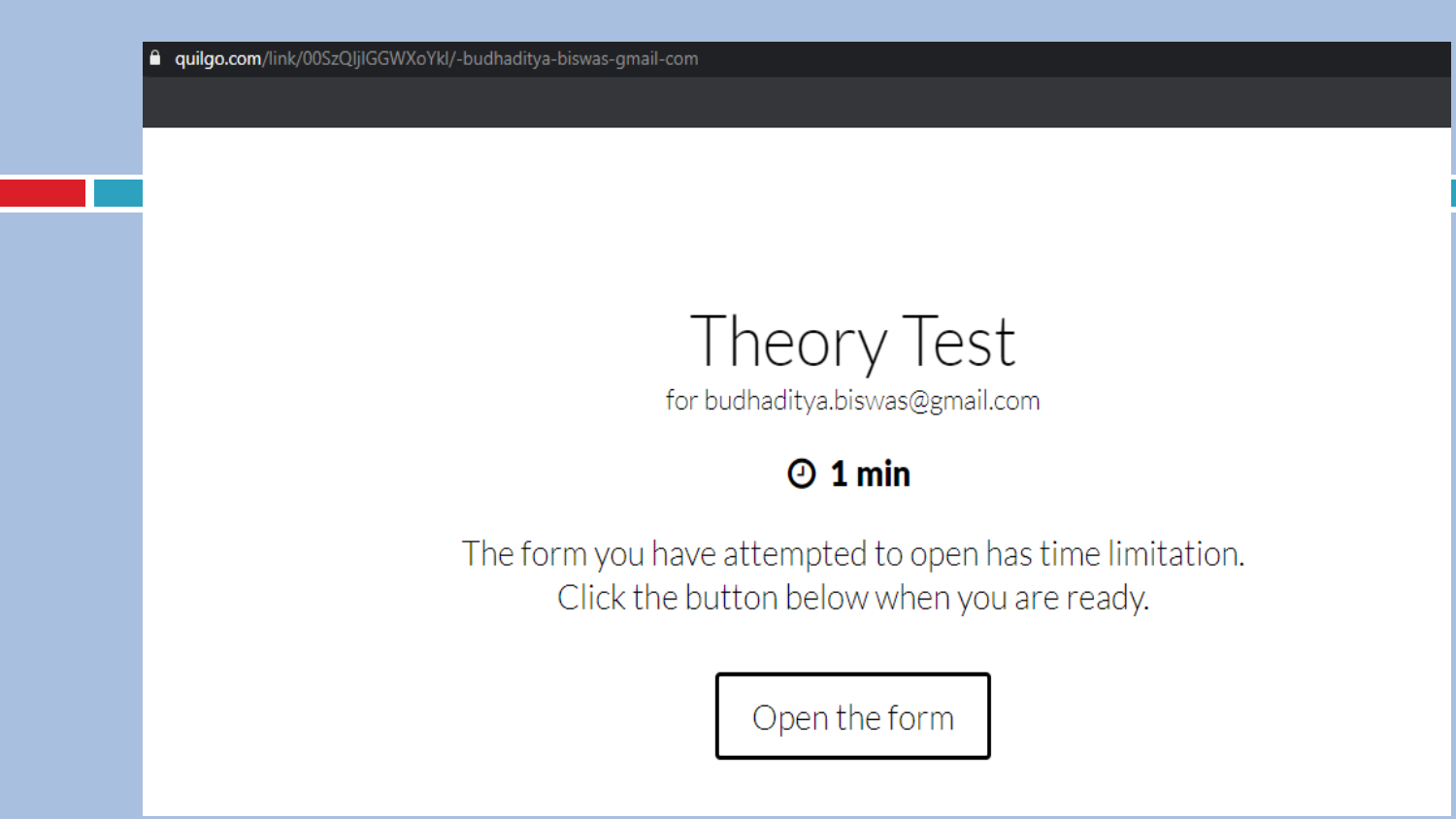#### Submit now! **00:00:55**

#### **Theory Test**

\*Required

Email address \*

Your email address

**ENTER YOUR NAME \*** 

Your answer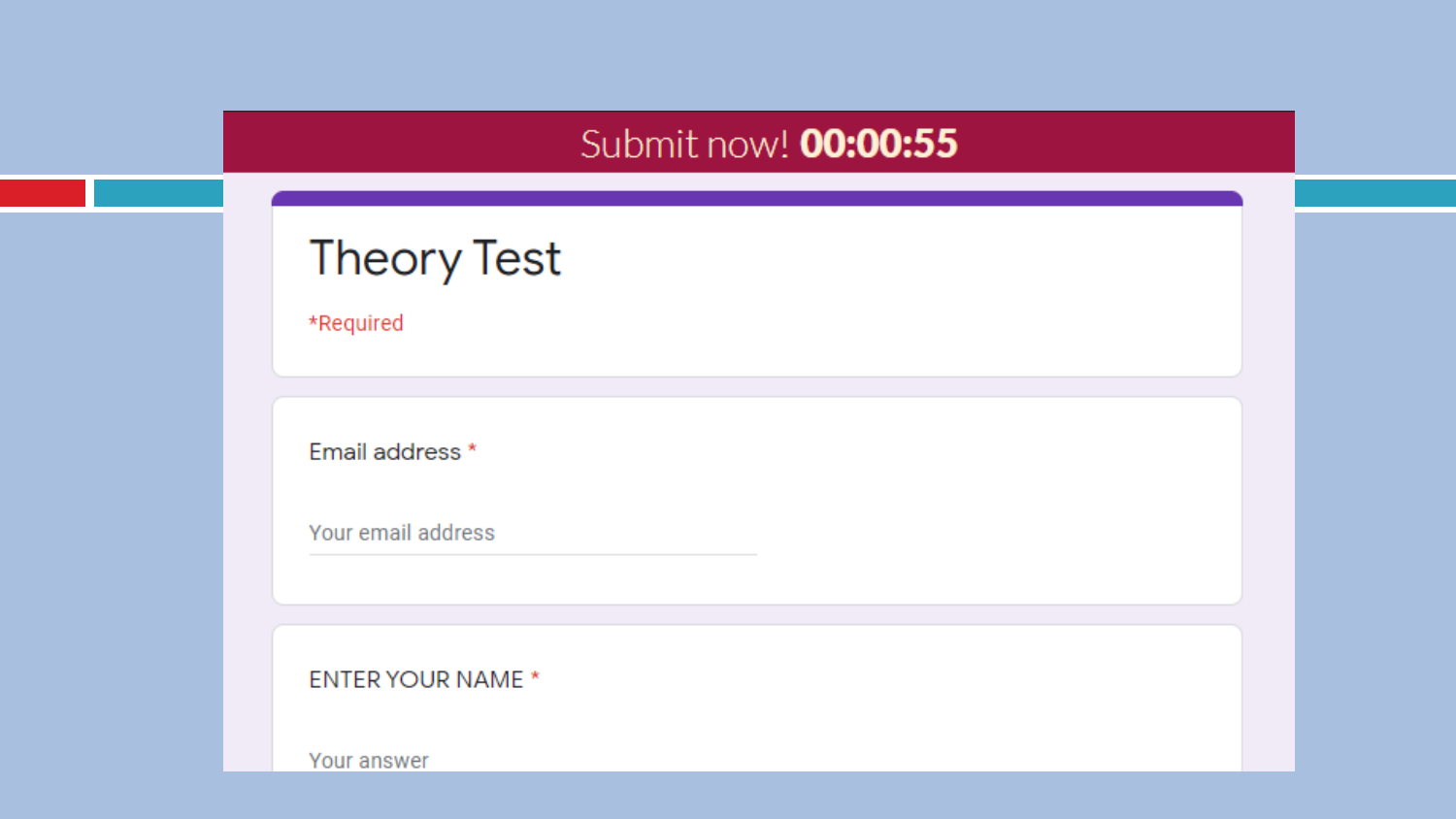9. How to set the expiry time of a form or make form deactivated automatically after getting a particular number of responses?

Use FormLimiter addon. Use due date and time to deactivate form after that date & time or set max. no of responses after which form gets automatically deactivated.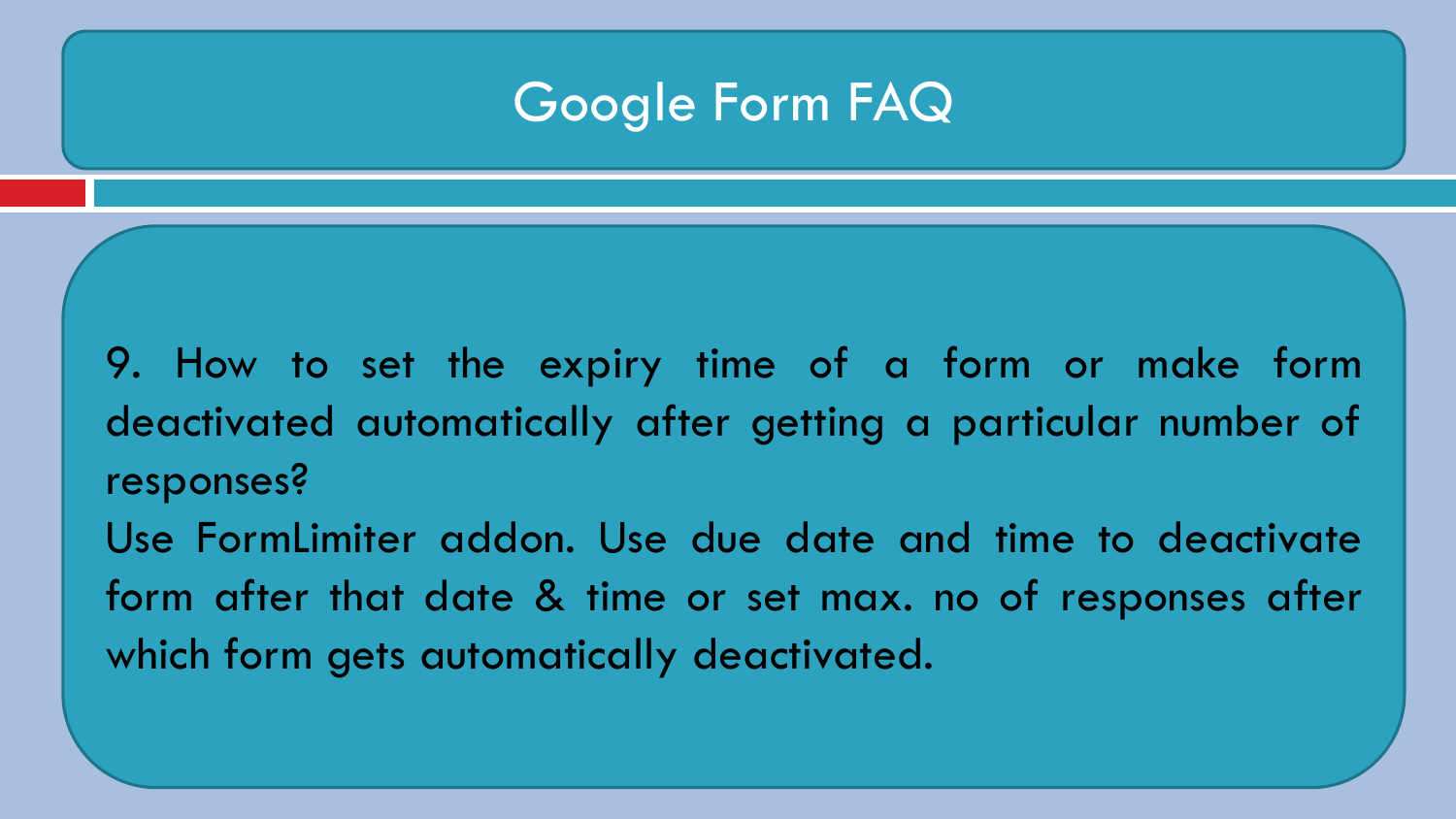| <b>FORMLIMITER</b> |  |  |  |
|--------------------|--|--|--|
|                    |  |  |  |

|                                                            |      | <b>FORMLIMITER</b> |           |         |             |    |    |   |
|------------------------------------------------------------|------|--------------------|-----------|---------|-------------|----|----|---|
| Limit Type                                                 |      |                    |           |         |             |    |    |   |
|                                                            |      | date and time      |           |         |             |    |    |   |
| Stop accepting form responses<br>when a due date is set on |      |                    |           |         |             |    |    |   |
| 09/19/2020                                                 |      |                    |           |         | Select time |    |    |   |
|                                                            |      | $1:30$ AM          |           |         |             |    |    | O |
|                                                            | Hour |                    |           | Minutes |             |    |    |   |
|                                                            | AM   |                    | <b>PM</b> |         | 00          | 05 | 10 |   |
|                                                            | 1    | $\overline{2}$     | 3         |         | 15          | 20 | 25 |   |
|                                                            | 4    | 5                  | 6         |         | 30          | 35 | 40 |   |
|                                                            | 7    | 8                  | 9         |         | 45          | 50 | 55 |   |
|                                                            | 10   | 11                 | 12        |         |             |    |    |   |

| <b>FORMLIMITER</b>                                                                                                    |   |
|-----------------------------------------------------------------------------------------------------------------------|---|
| Limit Type                                                                                                            |   |
| number of form responses                                                                                              |   |
| Stop accepting form responses                                                                                         |   |
| when responses are greater than                                                                                       |   |
| Must be an integer                                                                                                    |   |
| Message when submissions are closed                                                                                   |   |
| This form is no longer accepting responses,<br>and has been set to automatically close by<br>cstarikolkata@gmail.com. | h |
| Email form owner when submissions are<br>closed                                                                       |   |
|                                                                                                                       |   |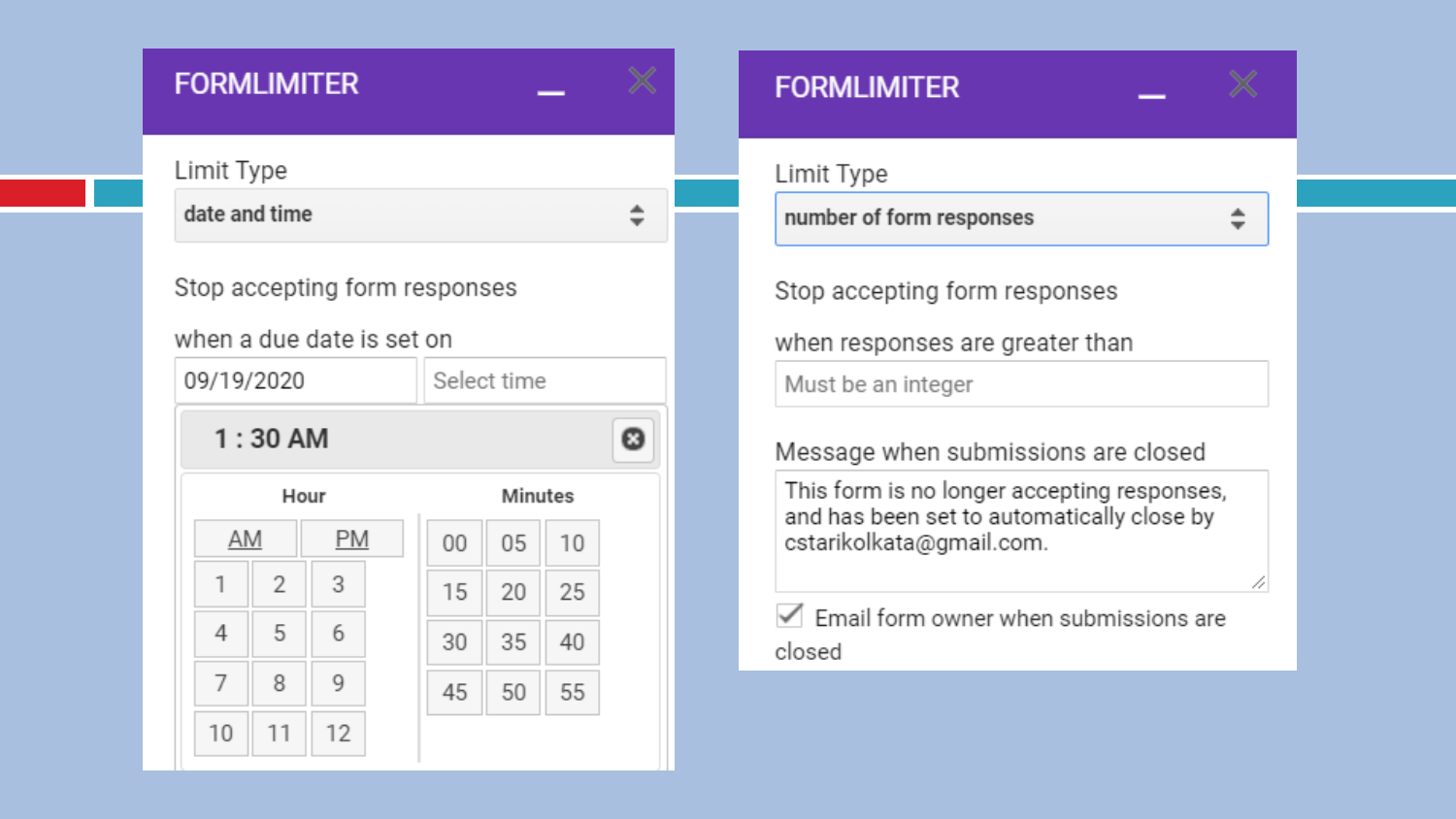10. How many Questions we can ask in one Google Form? No limit.

11. How to create small url for google form link?

Click send->Link->Enable shorten link.

12. How many students can participate in online quiz at same time? Is there any such restrictions?

No restriction.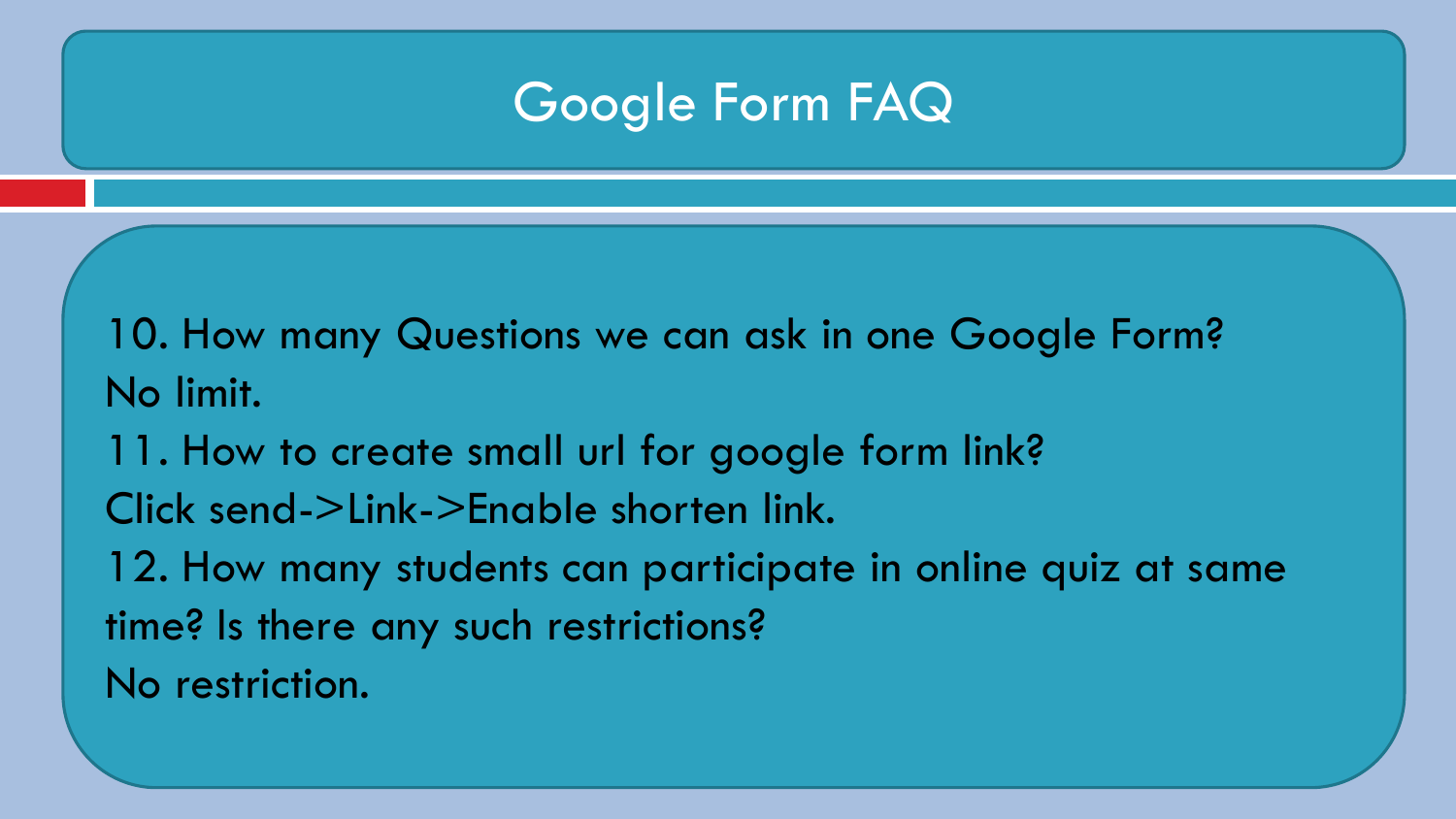13. Is it better to opt for manual grading instead of automatic grading and releasing of score, if we include short answer type and paragraph type questions?

Ans: For paragraph, there is only manual grading available. But for short answer, automatic as well as manual possible.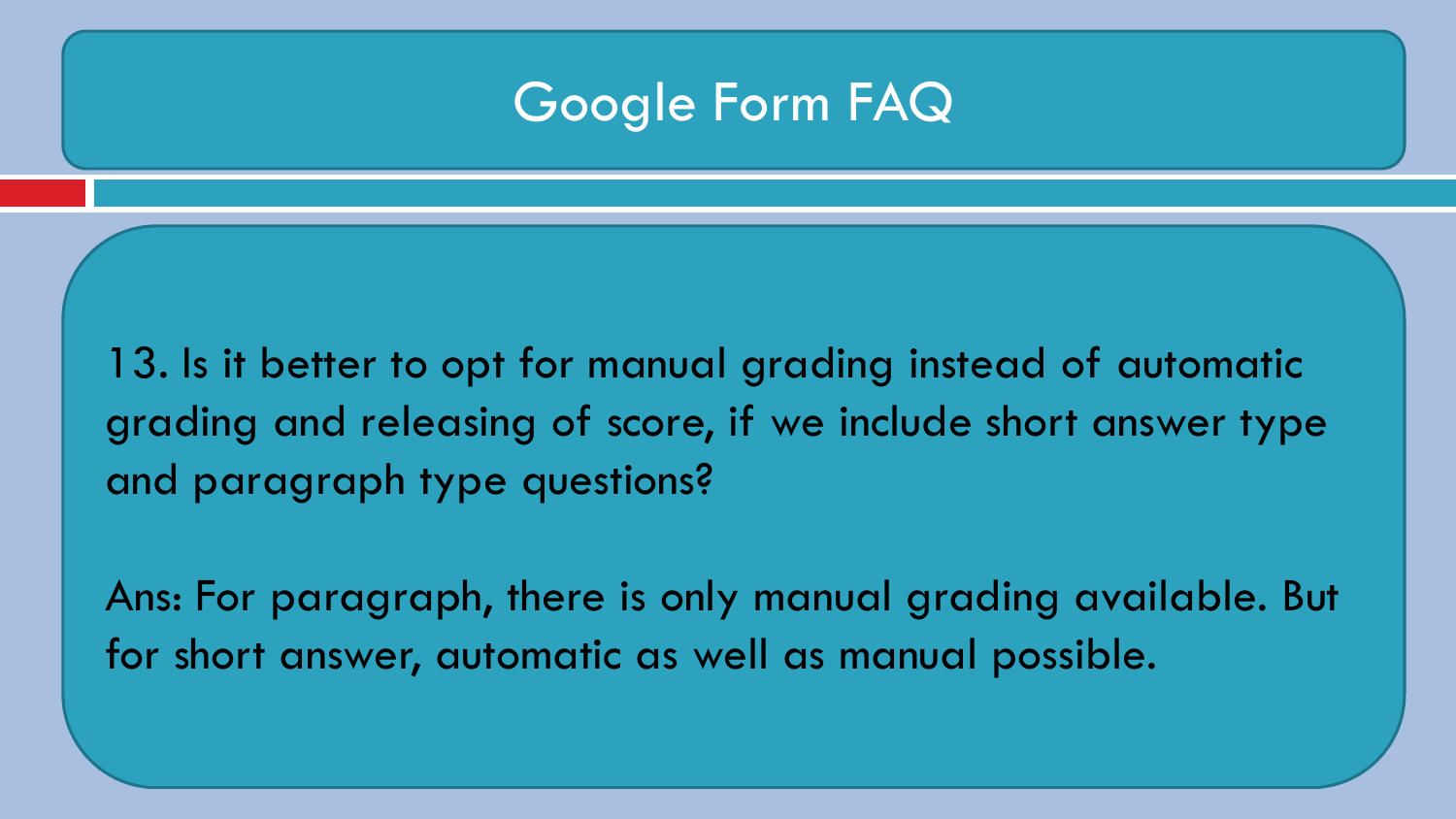14. Is it possible to create Google forms in regional languages ? Ans : Yes, Google supports some Indian languages. 15. How to do customised shuffling for students as done in net exam?

Ans: Shuffling are two types: 1.shuffling the questions, which can set from settings, 2. Shuffling option for a particular question: this can be done at clicking on three vertical dots placed on the question box.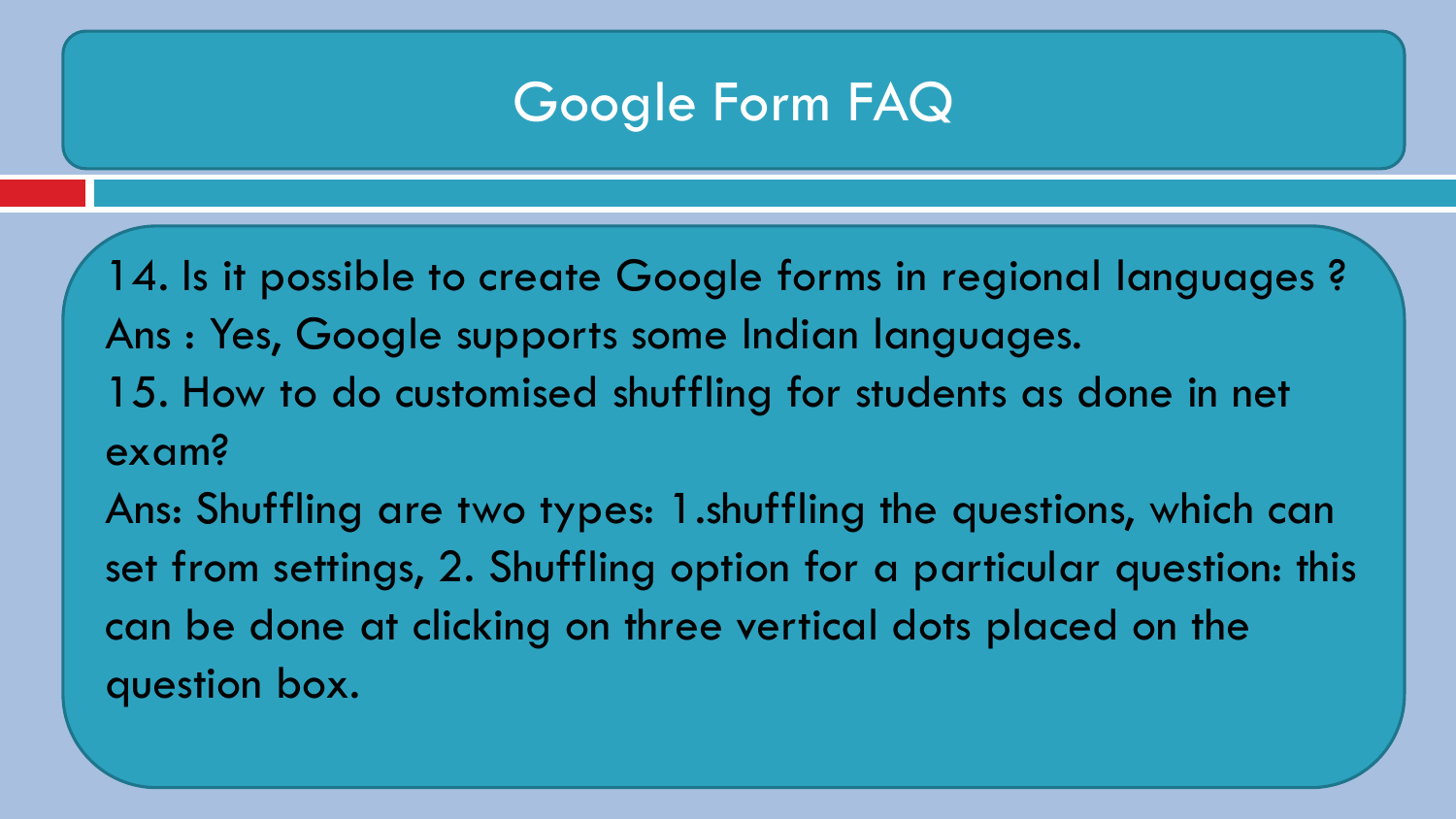16. How to invigilate in online exam.

Ans: Online exam through Google form is secure if it is in classroom environment, if students are writing the exams from their place, there is a high chance of finding solutions from other sources. For that reason camera invigilation option is available in add on like quilgo.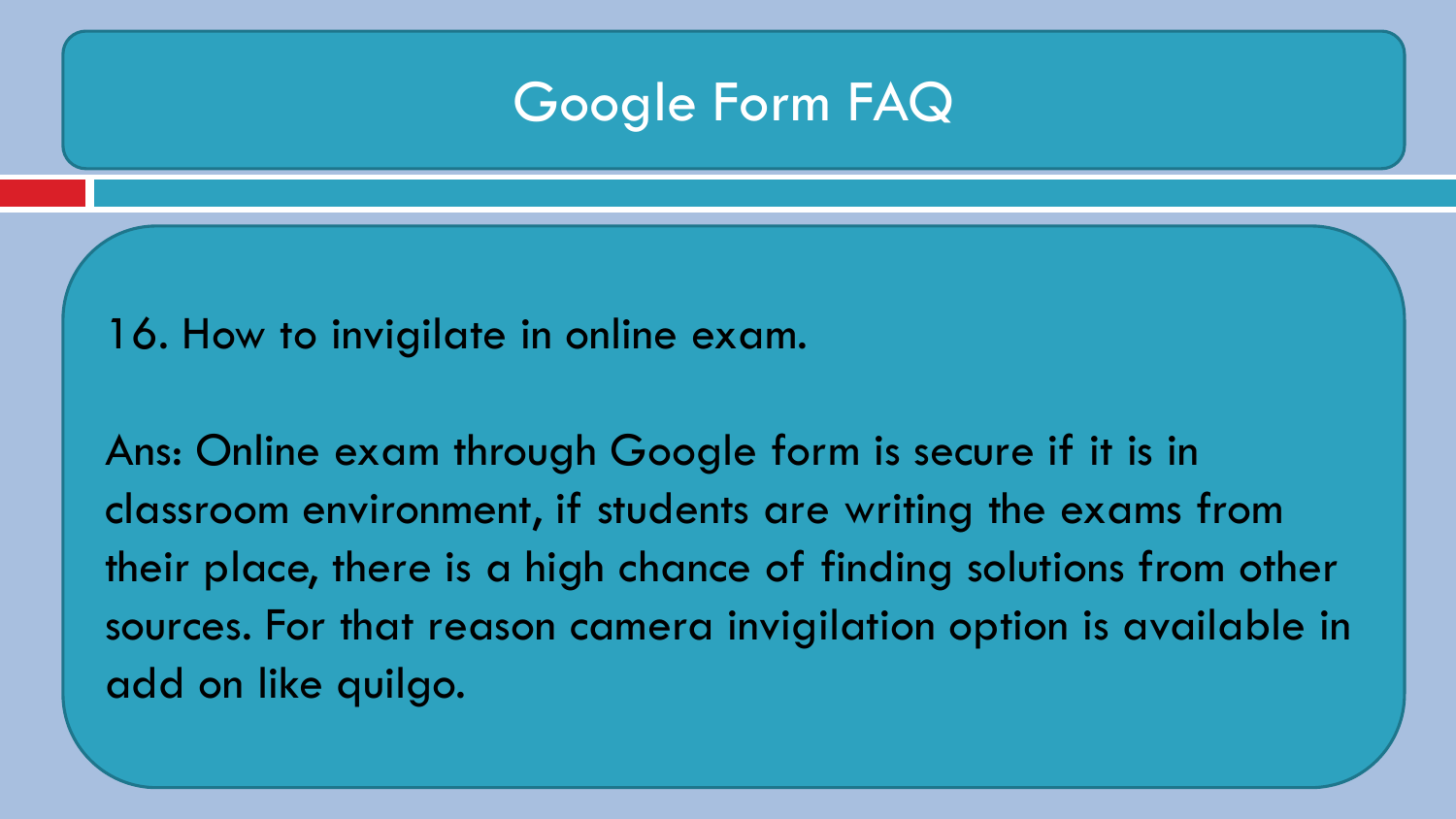17. How to dynamically change the options in google form upon reaching a particular value? Ans: Use add-on Formranger to change the options in google form upon reaching a particular value. 18. How to change the font, color scheme of the form? From customise theme. 19. How to add collaborators in google form.

From send option.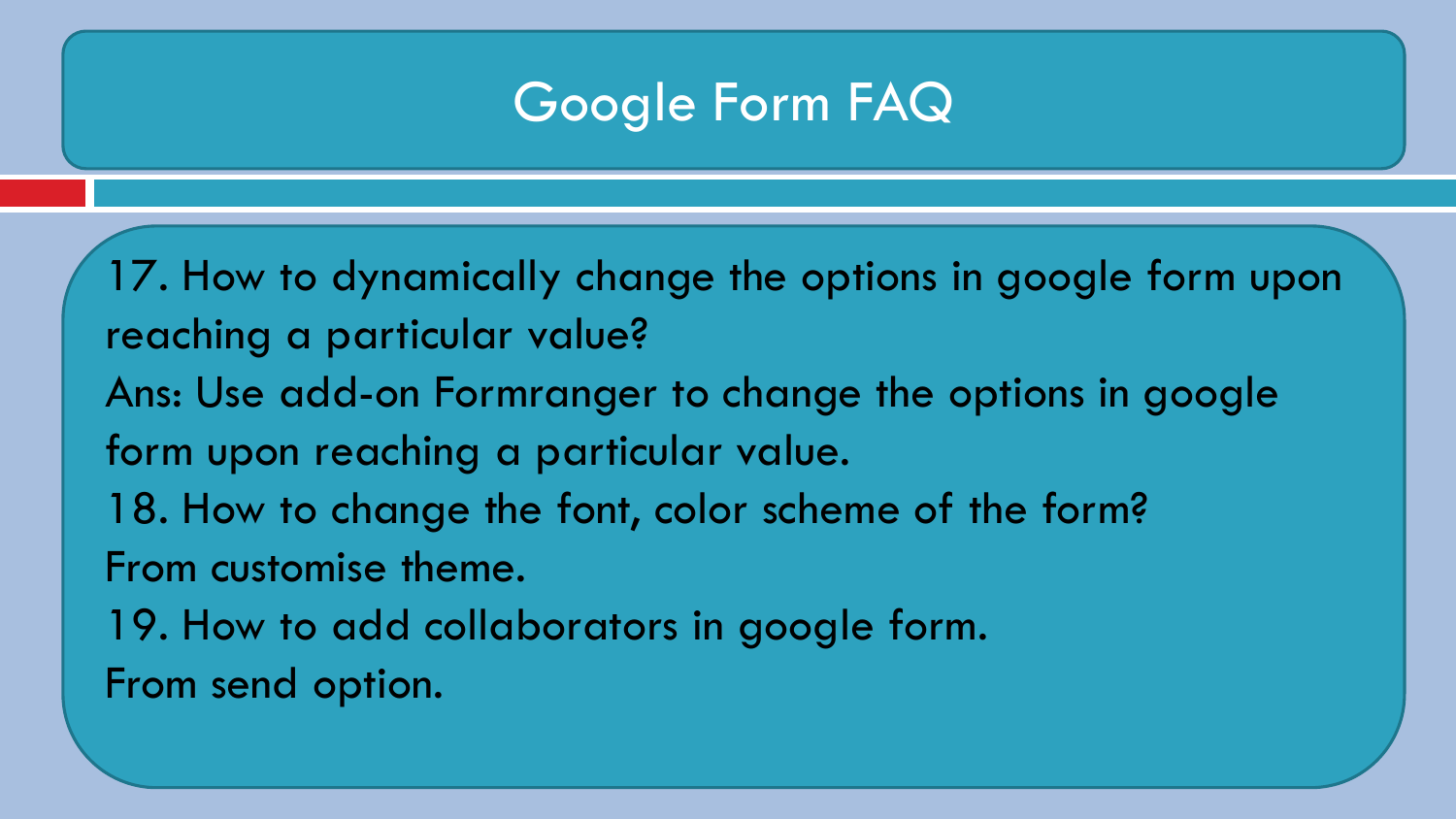#### Google Sheet for Assessment

The response to the Google form will get store in a Google Sheet.

- 1. Click response -> click sheet logo-> select existing sheet/create new sheet for storing the results.
- 2. Open sheet to view the submitted results.
- 3. One can create chart with the data saved in Sheet.
- 4. Most of the spreadsheet features i.e. Functions, Formulas, filter, sort etc will work in google sheet.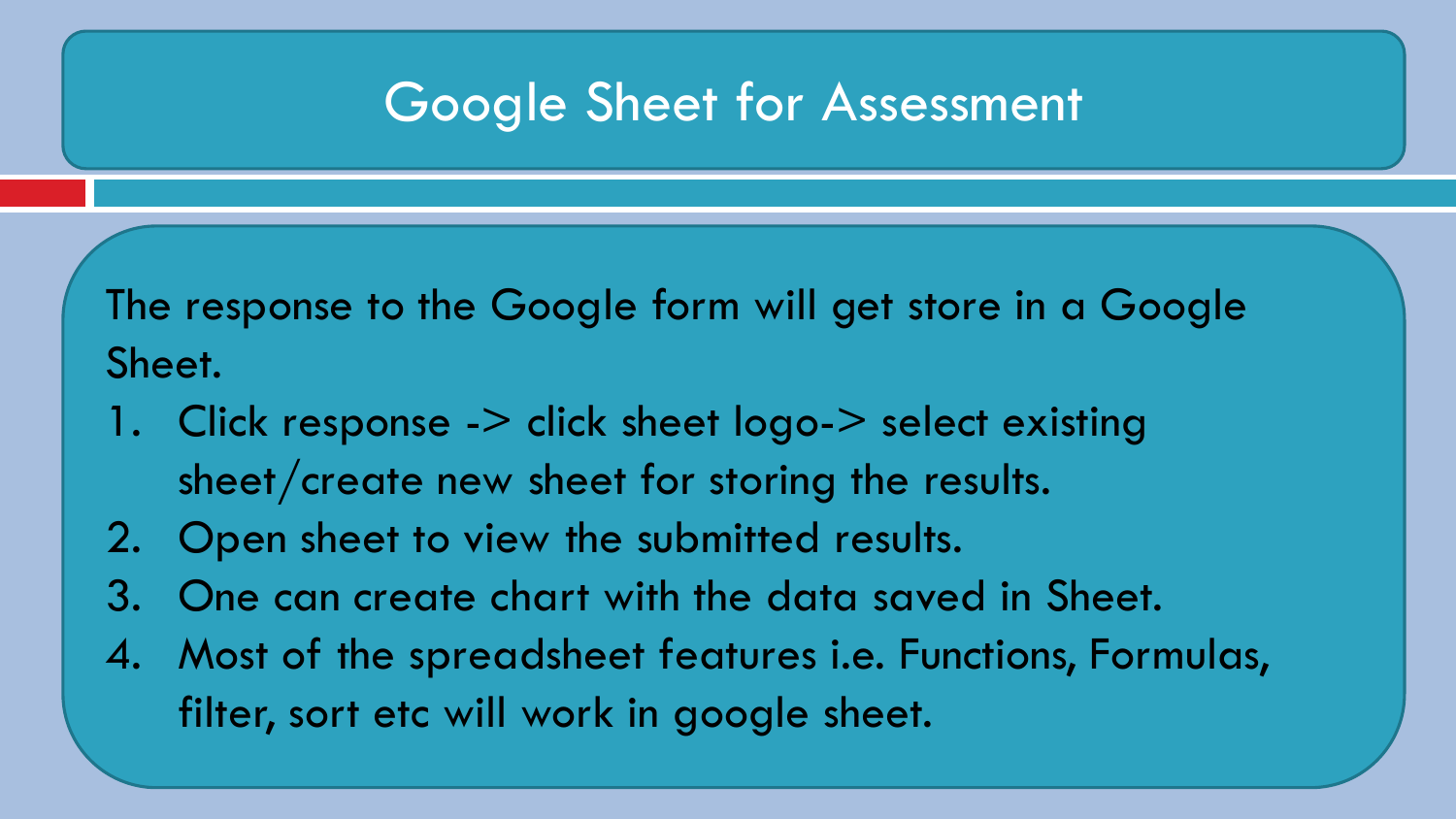#### Google Sheet for Assessment

6. Mail merge add on can be added in Google Sheet from G-Suite marketplace for making google docs based on data in Google Sheet.

7. Making QR Code of your Google Form or Sheet. From Add on or from other sites i.e. the https://www.the-qrcodegenerator.com/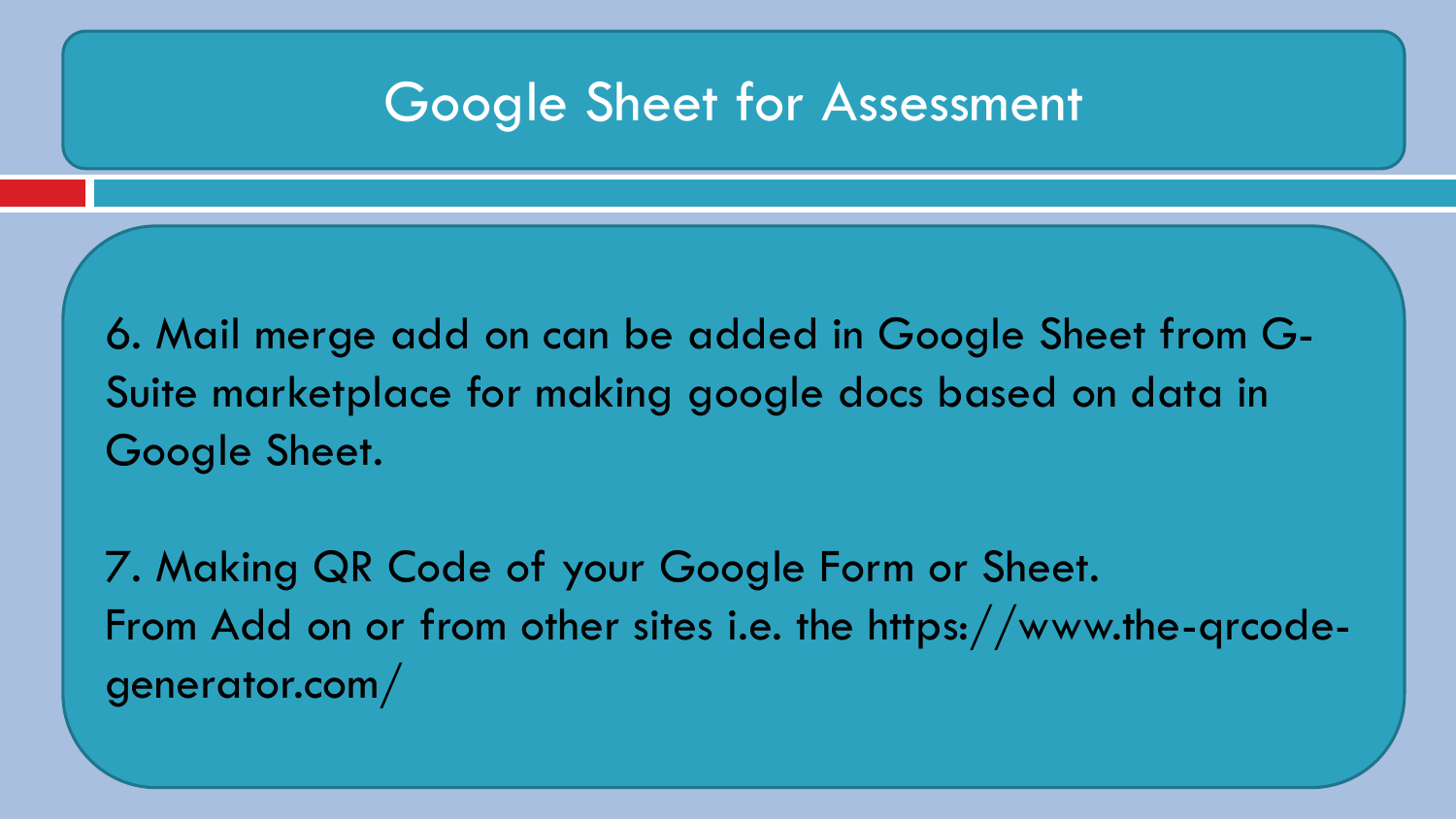#### QR Code of the Form

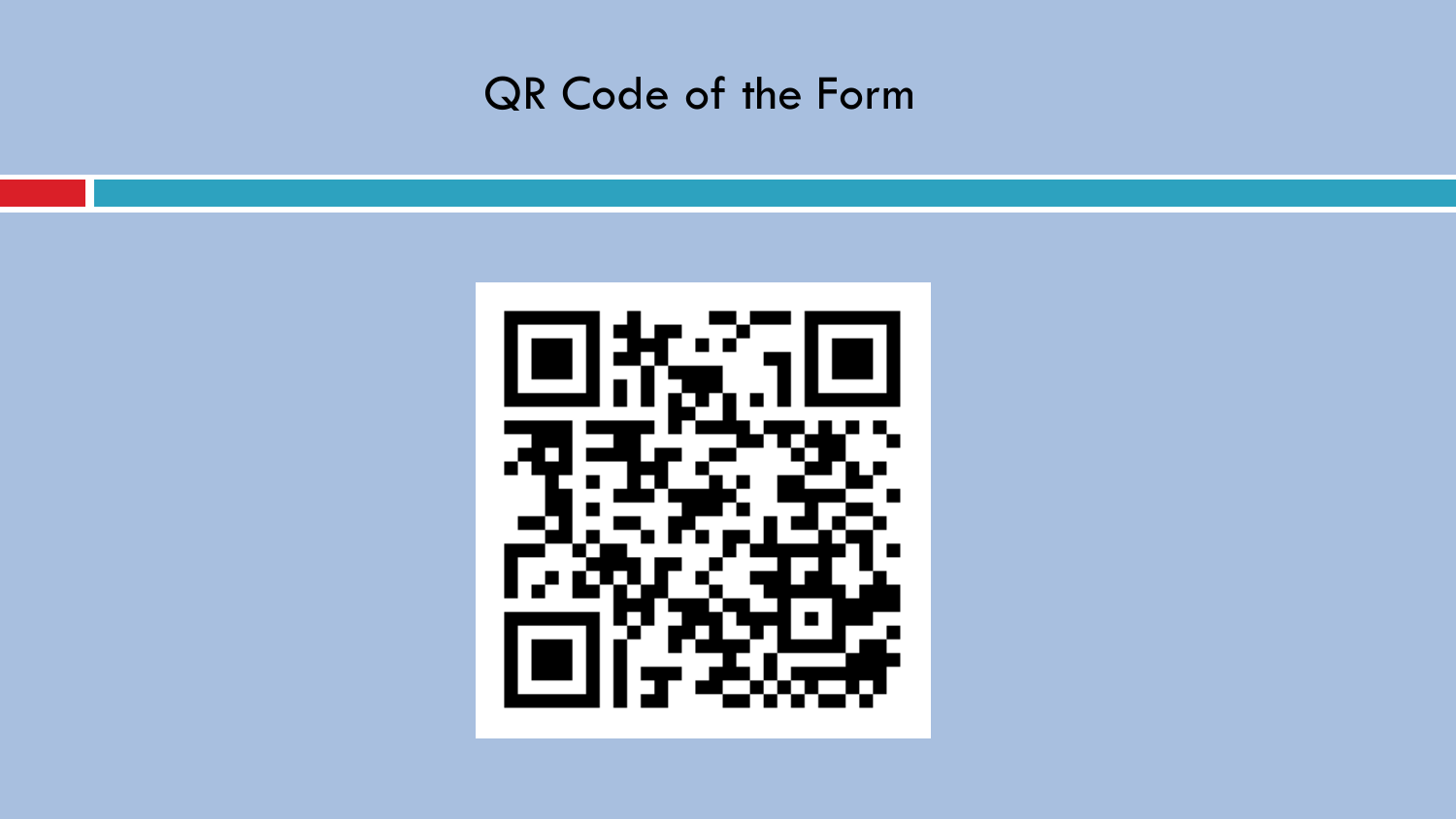#### Other popular tools for online assessment

1. Socrative 2. Mentimeter 3. Poll Everywhere 4. Kahoot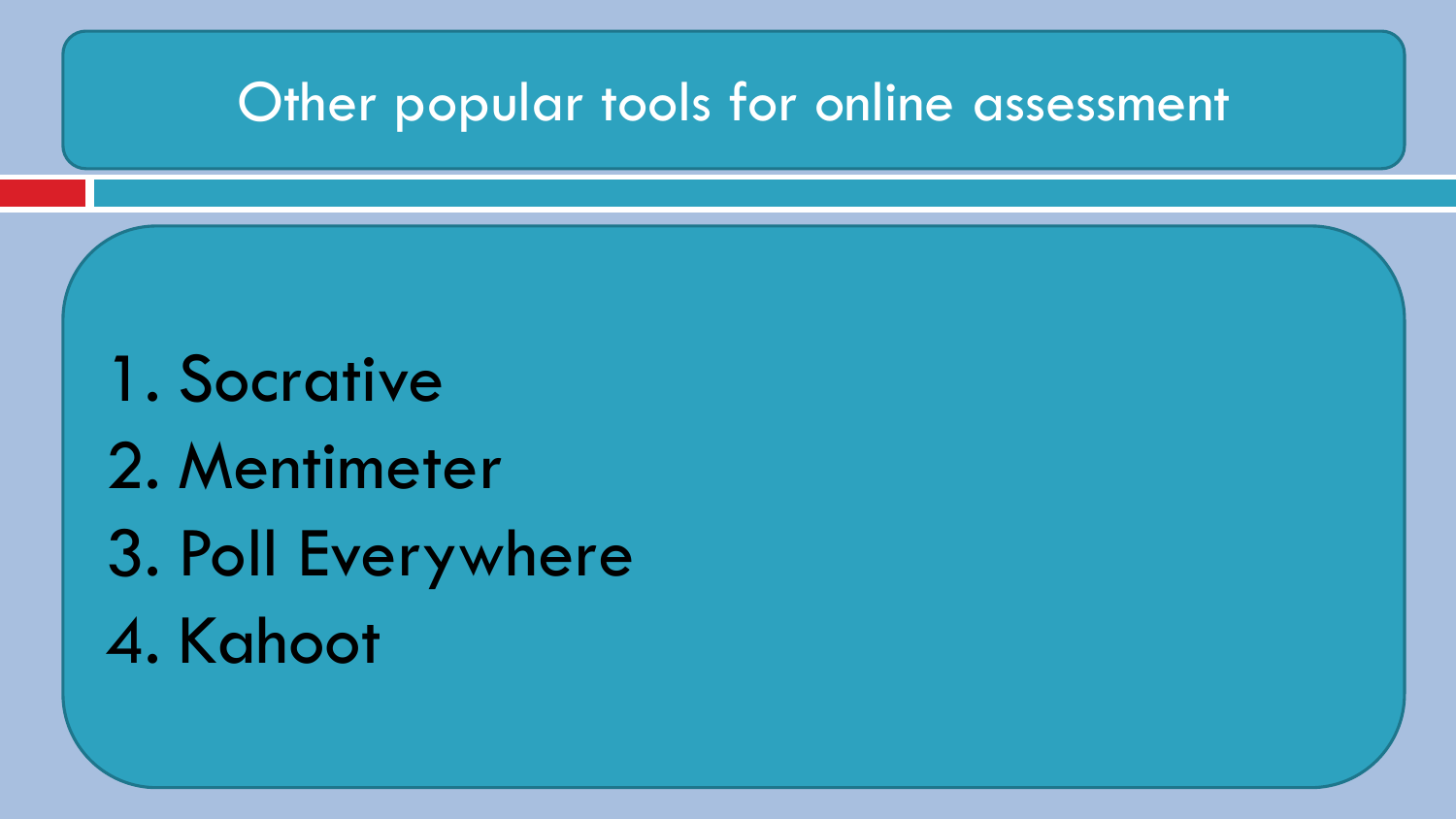Thank you for participating in the Online Blended Learning training.

For any query/doubt you can mail to: cstarikol-wb@nic.in

Our Site: http://www.cstaricalcutta.gov.in/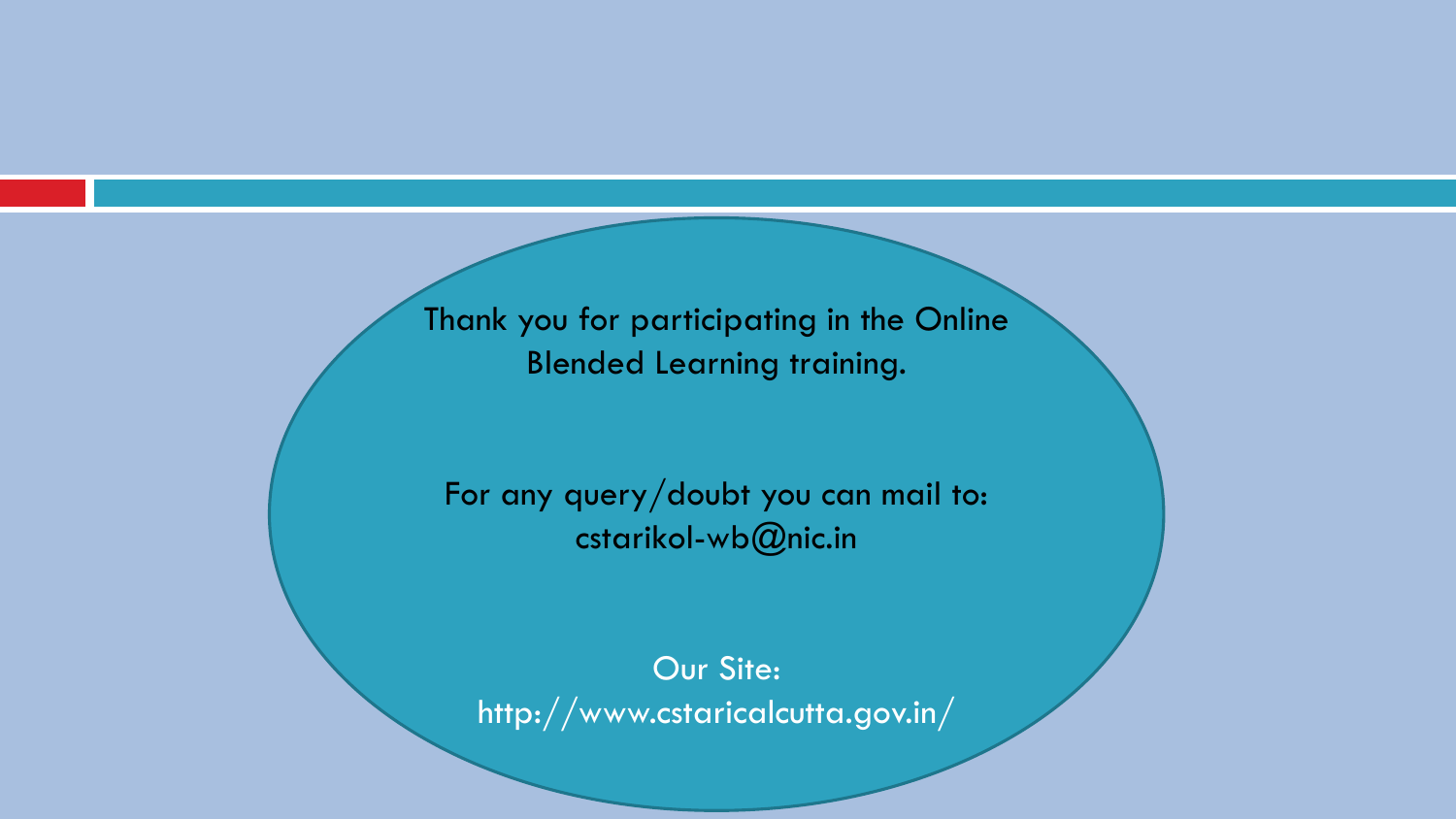# What is Blended Learning?

The terms "blended learning", "hybrid learning", "technology-mediated instruction", "web-enhanced instruction", and "mixed-mode instruction" are often used interchangeably in research literature.

In 2006, the term became more concrete with the publication of the first *Handbook of Blended Learning* by Bonk and Graham.

Blended learning designates the range of possibilities presented by combining Internet and digital media with established classroom forms that require the physical co‐presence of teacher and students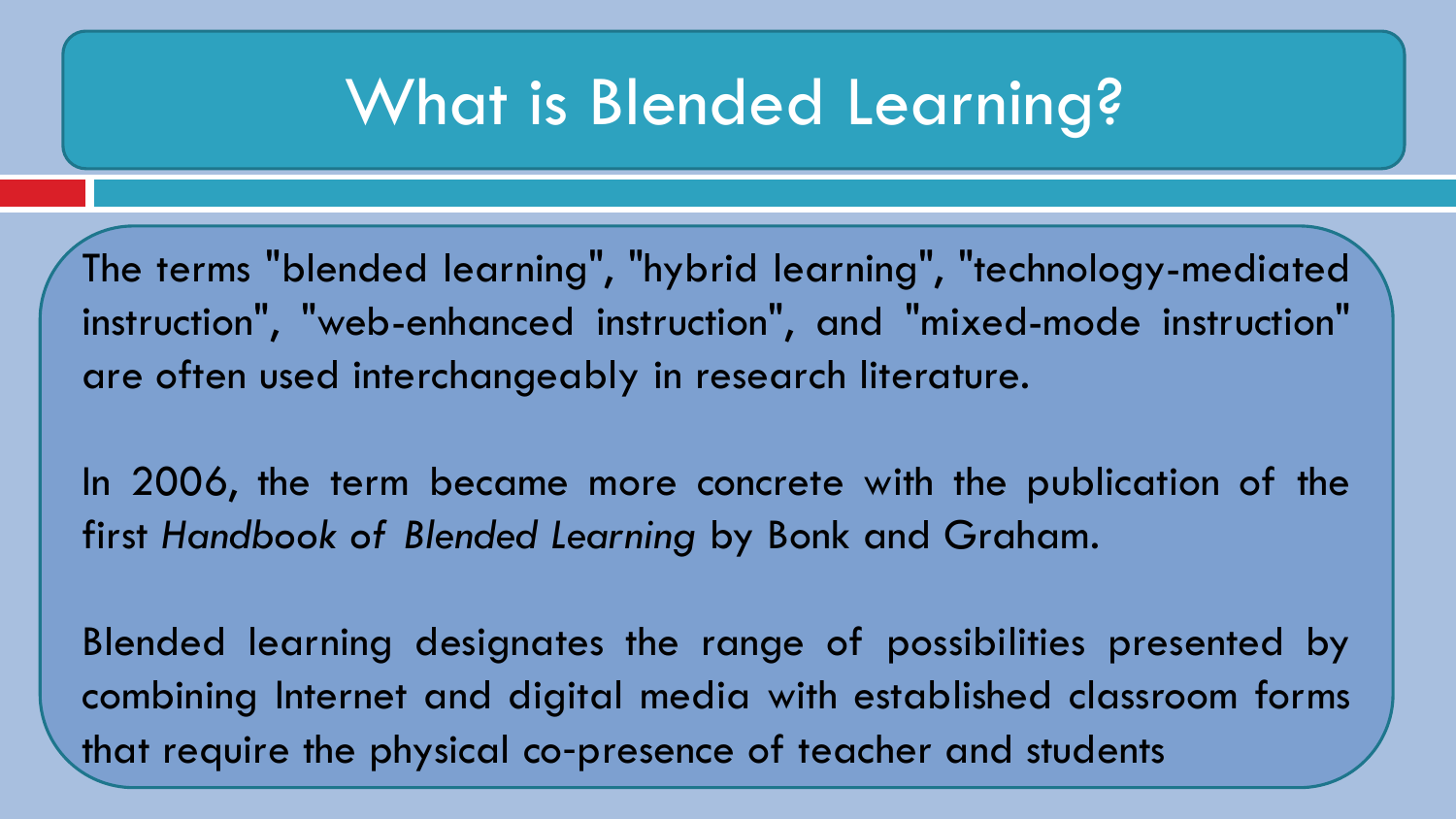#### FIGURE 1.2. PROGRESSIVE CONVERGENCE OF TRADITIONAL FACE-TO-FACE AND DISTRIBUTED ENVIRONMENTS ALLOWING DEVELOPMENT OF BLENDED LEARNING SYSTEMS.

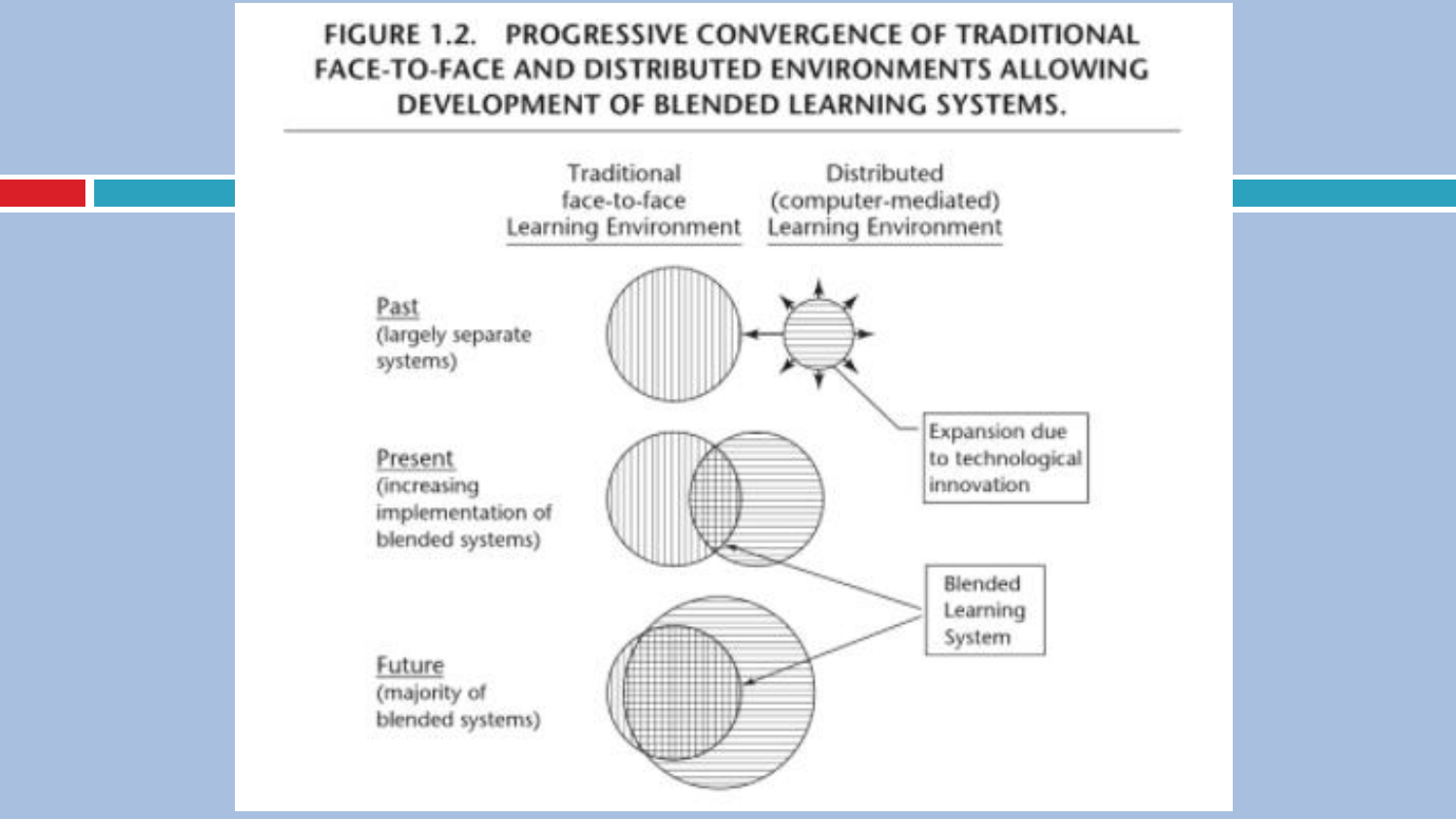#### FIGURE 1.3. FOUR DIMENSIONS OF INTERACTION IN **FACE-TO-FACE AND DISTRIBUTED LEARNING ENVIRONMENTS.**

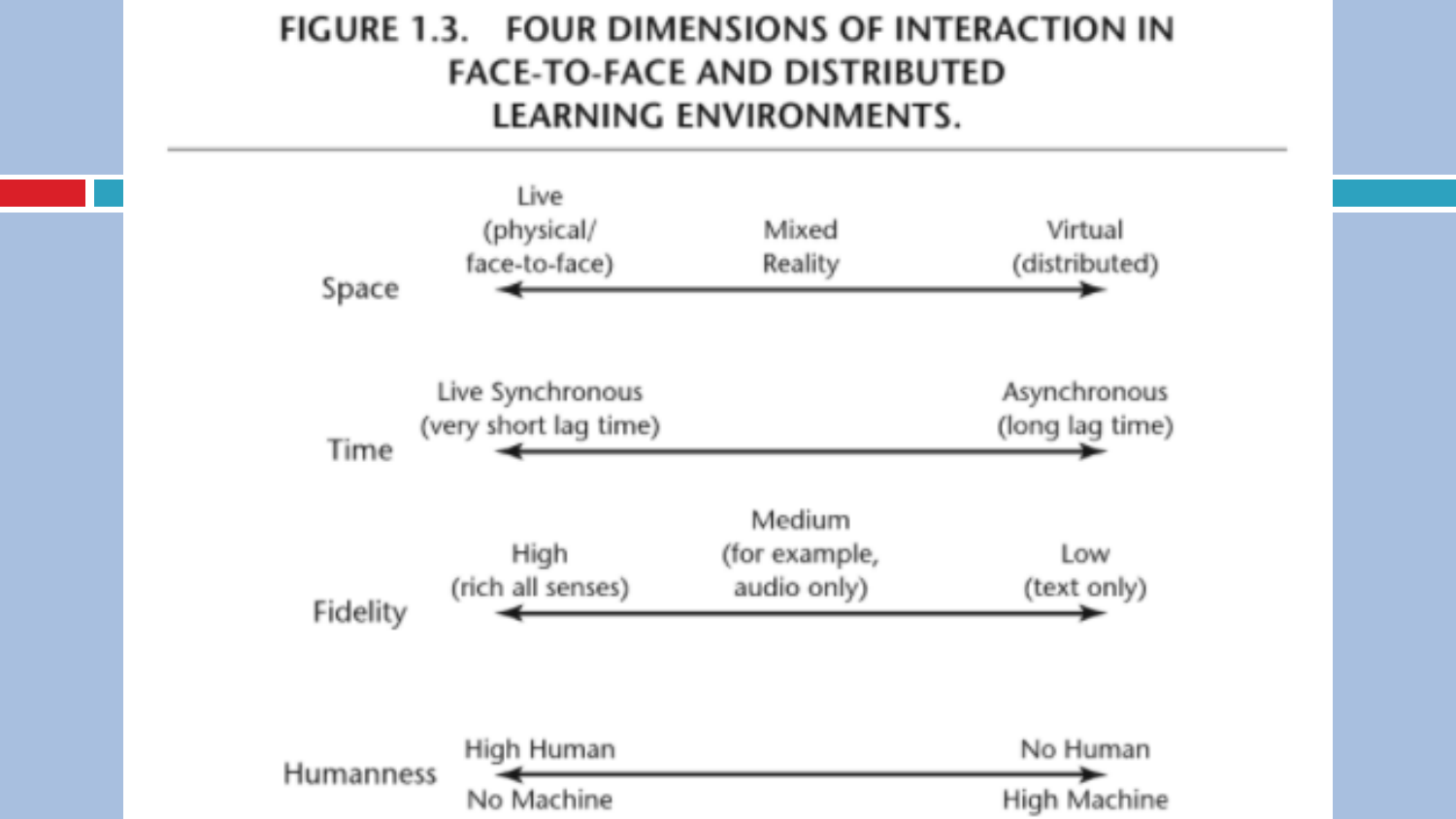# Why Blended Learning?

Widespread use of the Web and other Internet technologies in postsecondary education has exploded in the last 15 years. An increasing focus of this trend is blended learning. So popular has the uptake of blended learning been, that it has been called the "new normal" in higher education teaching.

The case for the effectiveness of blended learning derives from the observation that such courses offer students a greater range of affordances\* that enhance the learning experience beyond that of either online or face-to-face modes alone.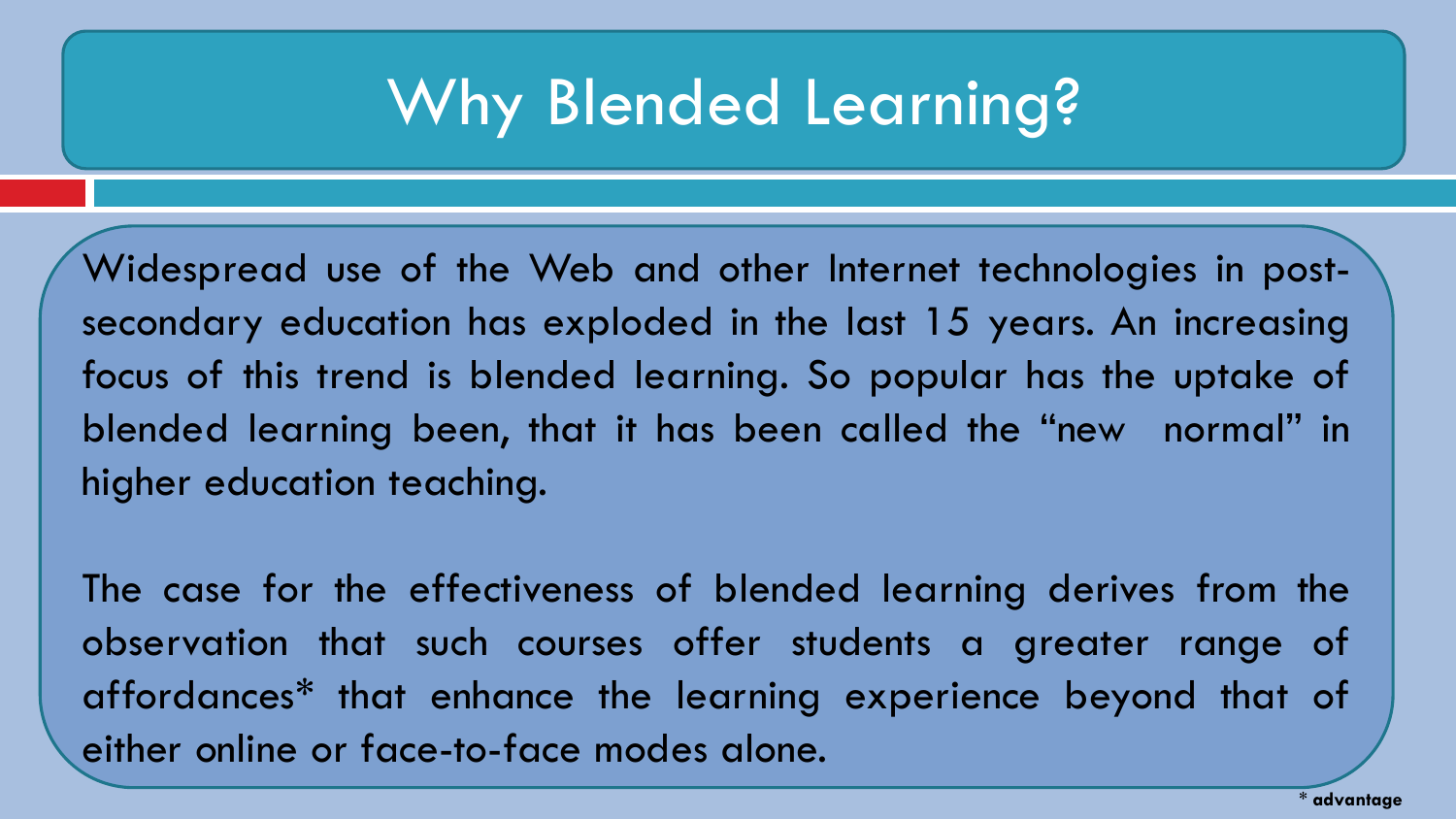## Test, Assessment and Evaluation

A **TEST** is a method of measuring a person knowledge or ability in a given area. An examination is a formal test.

**Assessment** - It is the process of collecting information or evidence of a learner's learning progress and achievement over a period of time in order to improve teaching and learning.

**Evaluation** - It is the process of making overall judgment about one's work or a whole ITI's work. Evaluation is typically broader concept than assessment as it focuses on the overall, or summative experience.